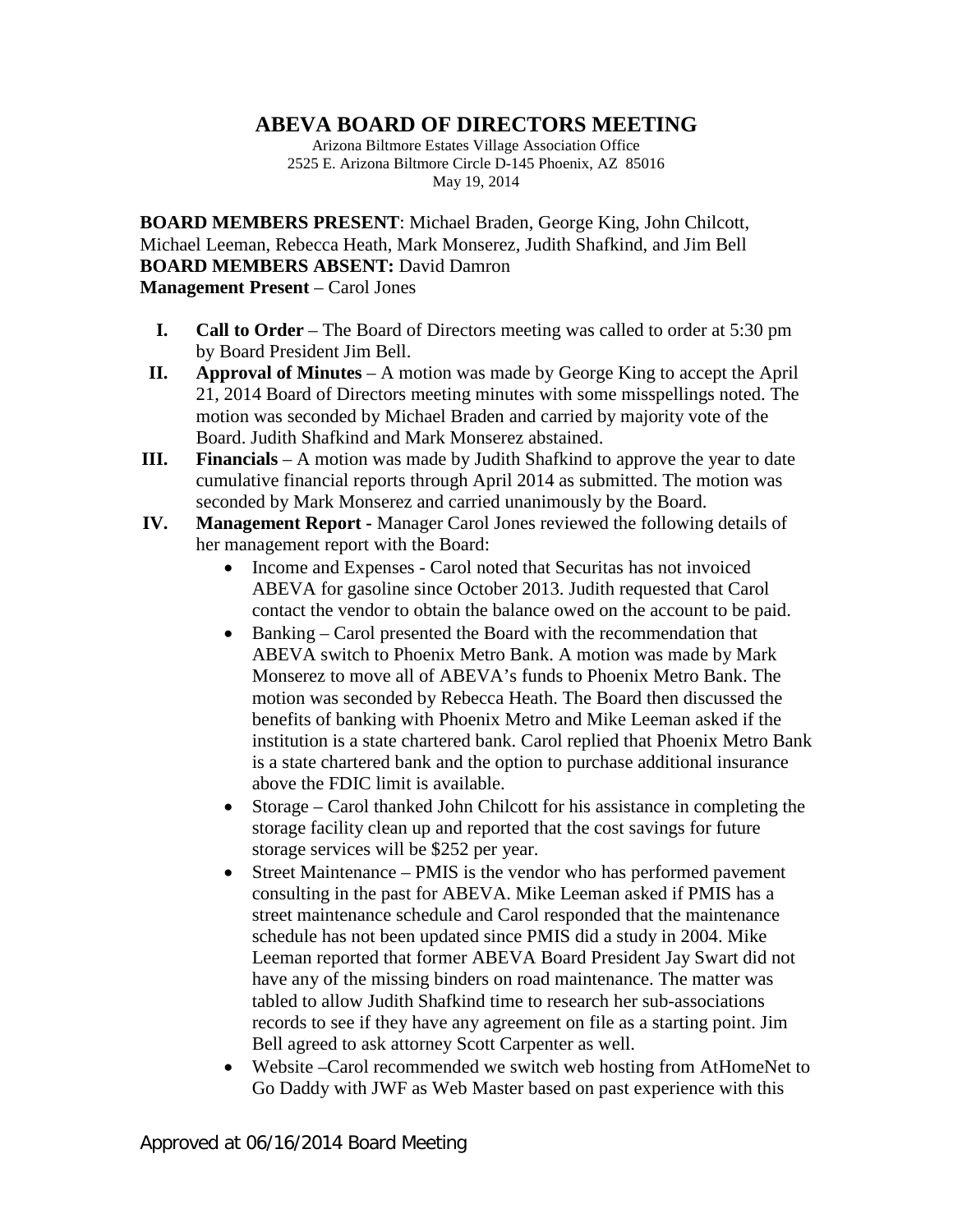vendor. A test website has been available for Board review. A motion was made by George King to accept the 05/09/14 proposal from JFW for web services. The motion was seconded by Judith Shafkind. A discussion ensued and the Board compared the previous service level to that witch JWF is will provide. Michael Braden expressed concern with the new vendor citing Meridian's webpage as an example for AEBVA to consider versus what is currently being provided in terms of content and layout. The motion was carried by majority vote of the Board with one opposed vote by Michael Braden.

- TOPS Carol noted that she has archived records and updated codes allowing the system to operate more efficiently. This will also allow the accountant to reconcile within the TOPS system for the first time since the software was implemented.
- Grandfathered lots Thank you letters have been sent to all grandfathered properties that have paid their ABEVA dues.
- Signs and copper top on monument Two bump signs were repaired by Budget signs. Budget signs also repaired the copper top on the monument sign at Colter Street free of charge.
- **V. Security** The following matters were reviewed by Carol and the Board:
	- Security post orders Mark Monserez spoke on behalf of the Legal Committee regarding the ongoing review of security post orders. Mark explained that the purpose of the revision is to limit ABEVA's potential liability. Mark noted that once the revision is complete the Legal Committee will turn the matter back over to the Security Committee for review/approval.
	- Patrol vehicle per Carol she is waiting on Securitas to deliver the new patrol vehicle.
- **VI. Landscaping** The following landscaping issues were discussed: Entrance enhancement – George King updated the Board on the improvements being made at Claremont and  $32<sup>nd</sup>$  St. by Biltmore Greens III. George then reported that he would recommend Martin Umberger to draft plans for the entrance enhancements at  $32<sup>nd</sup>$  Street & Claremont and ABC & Lincoln at a cost of \$2000. The cost of the plans is \$2000; the total cost of the project will likely be \$40k - \$50k. The Board discussed the matter and agreed to proceed.

## **VII. Old Business**

• Grand Paseo – A motion was made by Mark Monserez to send a letter to Biltmore Mountain Estates and Hillside Villas stating that ABEVA has been notified of the HOAs' intent concerning access to the Grand Paseo and ABEVA is seeking legal advice and canvassing its residents. The motion was seconded by George King and a discussion ensued. The motion was carried by majority vote of the Board with one opposed vote by Michael Braden. The Board agreed to post notice in all appropriate locations.

## **VIII. New Business**

• Jean Grady – A motion was made by Mark Monserez to send a parting gift to longtime resident and Architectural Committee Member Jean Grady.